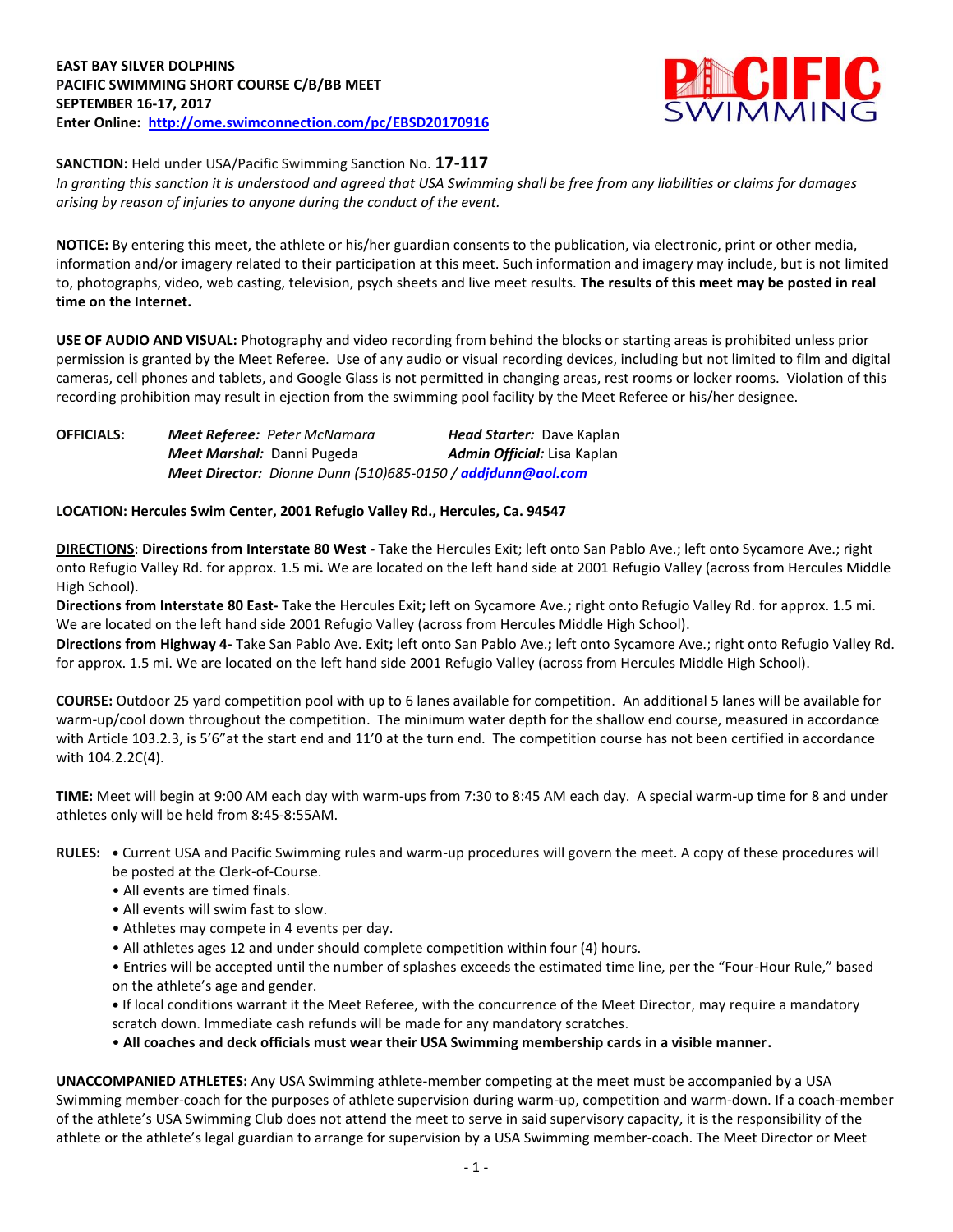Referee may assist the athlete in making arrangements for such supervision; however, it is recommended that such arrangements be made in advance of the meet by the athlete's USA Swimming Club Member-Coach.

**RACING STARTS:** Any athlete entered in the meet must be certified by a USA Swimming member-coach as being proficient in performing a racing start, or must start each race from within the water. When unaccompanied by a member-coach, it is the responsibility of the athlete or the athlete's legal guardian to ensure compliance with this requirement.

#### **RESTRICTIONS:** • Smoking and the use of other tobacco products is prohibited on the pool deck, in the locker rooms, in spectator seating, on standing areas and in all areas used by athletes, during the meet and during warm-up periods.

- Sale and use of alcoholic beverages is prohibited in all areas of the meet venue.
- No glass containers are allowed in the meet venue.
- No propane heater is permitted except for snack bar/meet operations.
- All shelters must be properly secured.
- Changing into or out of swimsuits other than in locker rooms or designated areas is prohibited.

• Destructive devices, to include but not limited to, explosive devices and equipment, firearms (open or concealed), blades, knives, mace, stun guns and blunt objects are strictly prohibited in the swimming facility and its surrounding areas. If observed, the Meet Referee or his/her designee may ask that these devices be stored safely away from the public or removed from the facility. Noncompliance may result in the reporting to law enforcement authorities and ejection from the facility. Law enforcement officers (LEO) are exempt per applicable laws.

• Operation of a drone, or any other flying apparatus, is prohibited over the venue (pools athlete/coach areas, spectator areas and open ceiling locker rooms) any time athletes, coaches, officials and/or spectators are present.

**ELIGIBILITY:** • Athletes must be current members of USA Swimming and enter their name and registration number on the meet entry card as they are shown on their Registration Card. If this is not done, it may be difficult to match the athlete with the registration and times database. The meet host will check all athlete registrations against the SWIMS database and if not found to be registered, the Meet Director shall accept the registration at the meet (a \$10 surcharge will be added to the regular registration fee). Duplicate registrations will be refunded by mail.

• Athletes in the "BB" Division must have met at least the listed "BB" time standard. Athletes in the "B" Division must have met at least the listed "B" time standard. All entry times slower than the listed "B" time standard will be in the "C" Division. For 8&U, athletes in the "A" division must have met at least the listed "PC-A" time standard.

• Entries with **"NO TIME" will be ACCEPTED**

- Disabled athletes are welcome to attend this meet and should contact the Meet Director or Meet Referee regarding any special accommodations on entry times and seeding per Pacific Swimming policy.
- Athletes 19 years of age and over may compete in the meet for time only, no awards. Such athletes must have met standards for the 17-18 age group.
- The athlete's age will be the age of the athlete on the first day of the meet.

**ENTRY PRIORITY:** Meet entries will not be accepted any earlier than August 12, 2017. Entries from members of all Zone 2 clubs in "good standing" (year round and seasonal) postmarked or entered online between 12:00 am August 12, 2017 and August 19, 2017 will be given 1<sup>st</sup> priority acceptance. All entries from Zone 2, all other Pacific LSC Zones and other LCS's, either postmarked, entered online or hand delivered by the entry deadline will be considered in the order that they are received.

# **\*\* NOTE: Athletes who falsify their entry form by listing a club to which they are not legitimately associated will be rejected from the meet. Further, entry fees will not be refunded and they may be referred to the Pacific Swimming Review Committee for disciplinary action.**

**ENTRY FEES:** \$4.00 per event plus an \$8.00 participation fee per athlete. Entries will be rejected if payment is not sent at time of request. No refunds will be made, except mandatory scratch downs.

Relay Team Fees \$9.00 per relay team. Athletes must be entered in the meet to participate in relays. All relays will be deck seeded and entries and fees must be received on Saturday, September 16, and, Sunday, September 17 before 10:30 AM to the clerk of the course or meet director. MAKE CHECKS PAYABLE TO: "EAST BAY SILVER DOLPHINS" *or* "EBSD"

**ONLINE ENTRIES:** To enter online go to **<http://ome.swimconnection.com/pc/EBSD20170916>** to receive an immediate entry confirmation. This method requires payment by credit card. Swim Connection, LLC charges a processing fee for this service, equal to \$1 per athlete plus 5% of the total Entry Fees. Please note that the processing fee is a separate fee from the Entry Fees. If you do not wish to pay the processing fee, enter the meet using a mail entry. **Entering online is a convenience, is completely voluntary, and is**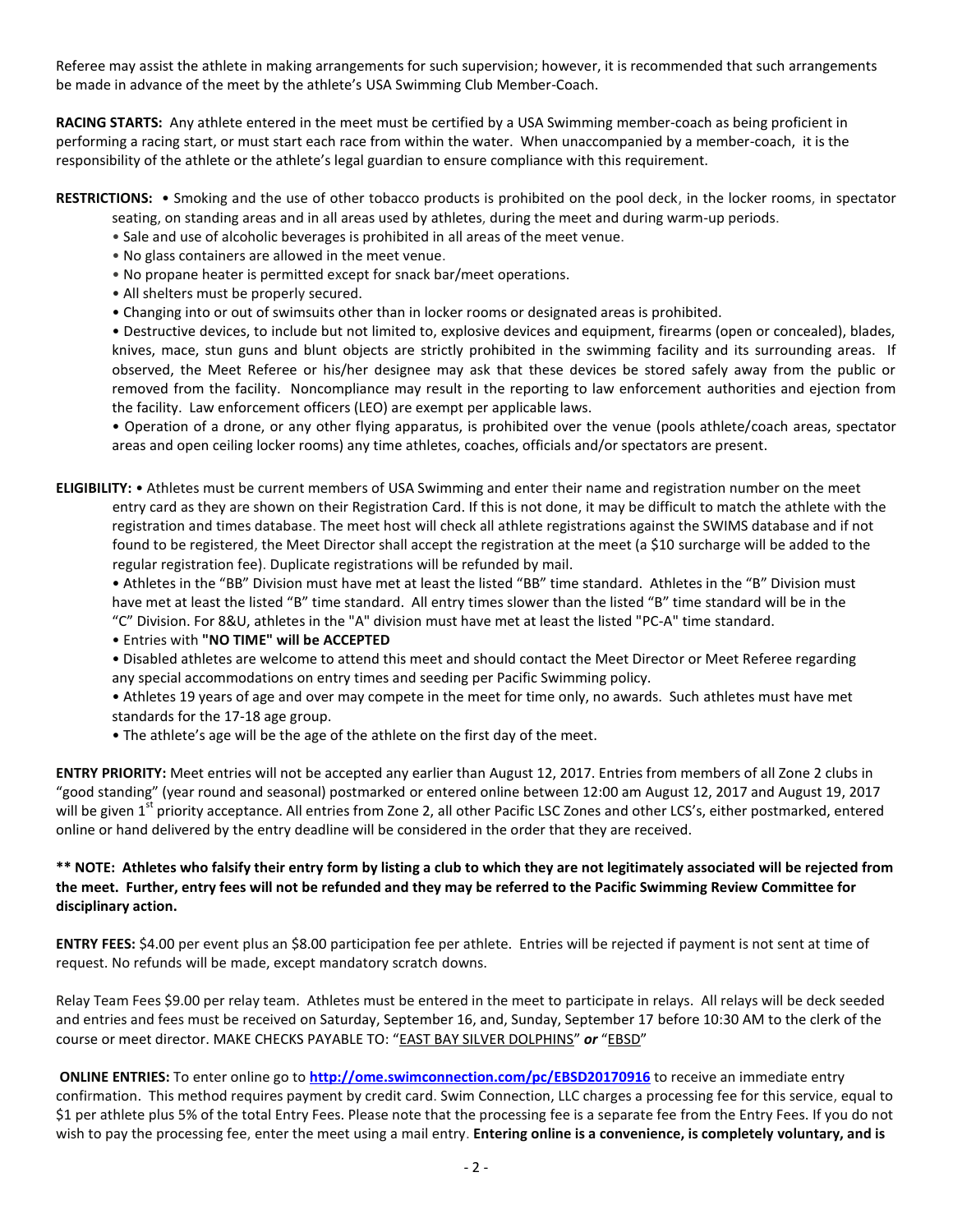**in no way required or expected of a swimmer by Pacific Swimming.** Online entries will be accepted through Saturday September 9, 2017 at 11:59 p.m. or until meet reaches capacity, whichever comes first.

**MAILED OR HAND DELIVERED ENTRIES**: Entries must be on the attached consolidated entry form. Forms must be filled out completely and printed clearly with athlete's best time. Entries must be postmarked by midnight, Wednesday September 6, 2017 or hand delivered by 6:30 p.m. Thursday September 7, 2017. No late entries will be accepted. Requests for confirmation of receipt of entries should include a self-addressed envelope.

**Make check payable to**: **East Bay Silver Dolphins Mail or Hand Deliver entries to: Dionne Dunn 244 Cinnabar Way Hercules, Ca. 94547** 

**CHECK-IN:** The meet will be deck seeded. Athletes must check-in at the Clerk-of-Course. No event shall be closed more than 30 minutes before the scheduled start of the session. Close of check-in for all individual events shall be no more than 60 minutes before the estimated time of the start of the first heat of the event. Athletes who do not check in will not be seeded and will not be allowed to compete in that event.

**SCRATCHES:** Any athletes not reporting for or competing in an individual timed final event shall not be penalized. Athletes who must withdraw from an event after it is seeded are requested to inform the referee immediately.

**AWARDS:** The first 8 places will be awarded for 9-10, 11-12, 13-14, 15-16, 17-18 age groups in each division (C/B/BB). 8 & U will be awarded in each division (PC-A, PC-B, and PC-C). All athletes achieving an A time for the first time will be awarded a standard A medal, regardless of place achieved in the event. No awards will be given for athletes 19 years of age and older. Note: Individual awards must be picked up at the meet. We will not mail or distribute awards after the meet.

**ADMISSION:** Free. A program will be available for \$3.00

**SNACK BAR & HOSPITALITY:** A snack bar will be available throughout the competition. Coaches and working deck officials will be provided lunch. Hospitality will serve refreshments to timers and volunteers.

**MISCELLANEOUS:** No overnight parking is allowed. Facilities will not be provided after meet hours.

**MINIMUM OFFICIALS:** The Meet Referee shall conduct an inventory of Officials and shall compare the number of athletes entered against the number of Officials that worked representing each club per day of the meet. Those clubs who have not provided sufficient Officials in a day of the meet, in accordance with the table below, will be fined \$100 per missing Official per day.

| Number of athletes entered in meet per club<br>per day | Number of trained and carded officials required |
|--------------------------------------------------------|-------------------------------------------------|
| $1 - 10$                                               |                                                 |
| $11 - 25$                                              |                                                 |
| 26-50                                                  |                                                 |
| 51-75                                                  |                                                 |
| 76-100                                                 |                                                 |
| Every 20 Athletes over 100                             |                                                 |

|                   |           | <b>SATURDAY</b> |              | <b>SUNDAY</b>                  |            |                |                |  |  |  |
|-------------------|-----------|-----------------|--------------|--------------------------------|------------|----------------|----------------|--|--|--|
| 8 & UN            | $9 - 10$  | $11 - 12$       | 13-18        | 8 & UN                         | $9 - 10$   | $11 - 12$      | $13 - 18$      |  |  |  |
| 100 Free          | 200 Free  | 200 Free        | 200 Free     | 100 IM                         | 100 IM     | 100 IM         | 200 IM         |  |  |  |
| 25 Fly            | $25$ Fly* | <b>50 Fly</b>   | 50 Fly*      | <b>50 Fly</b><br><b>50 Fly</b> |            | <b>100 Fly</b> | <b>100 Fly</b> |  |  |  |
| 50 Breast         | 50 Breast | 100 Breast      | 100 Breast   | 25 Breast                      | 25 Breast* | 50 Breast      | 50 Breast*     |  |  |  |
| 50 Free           | 50 Free   | 50 Free         | 50 Free      | 25 Free                        | 100 Free   | 100 Free       | 100 Free       |  |  |  |
| 50 Back           | 50 Back   | 100 Back        | 100 Back     | 25 Back                        | 25 Back*   | 50 Back        | 50 Back*       |  |  |  |
| 100 Medley Relay* |           | 200Medley*      | 200Medley*   | 100 Free Relay*                |            | 200Free*       | 200Free*       |  |  |  |
| (Mixed)           |           | Relay(Mixed)    | Relay(Mixed) |                                | (Mixed)    | Relay(Mixed)   | Relay(Mixed)   |  |  |  |

## **EVENT SUMMARY**

\*These events are not recognized by USA-S/PC and will not be awarded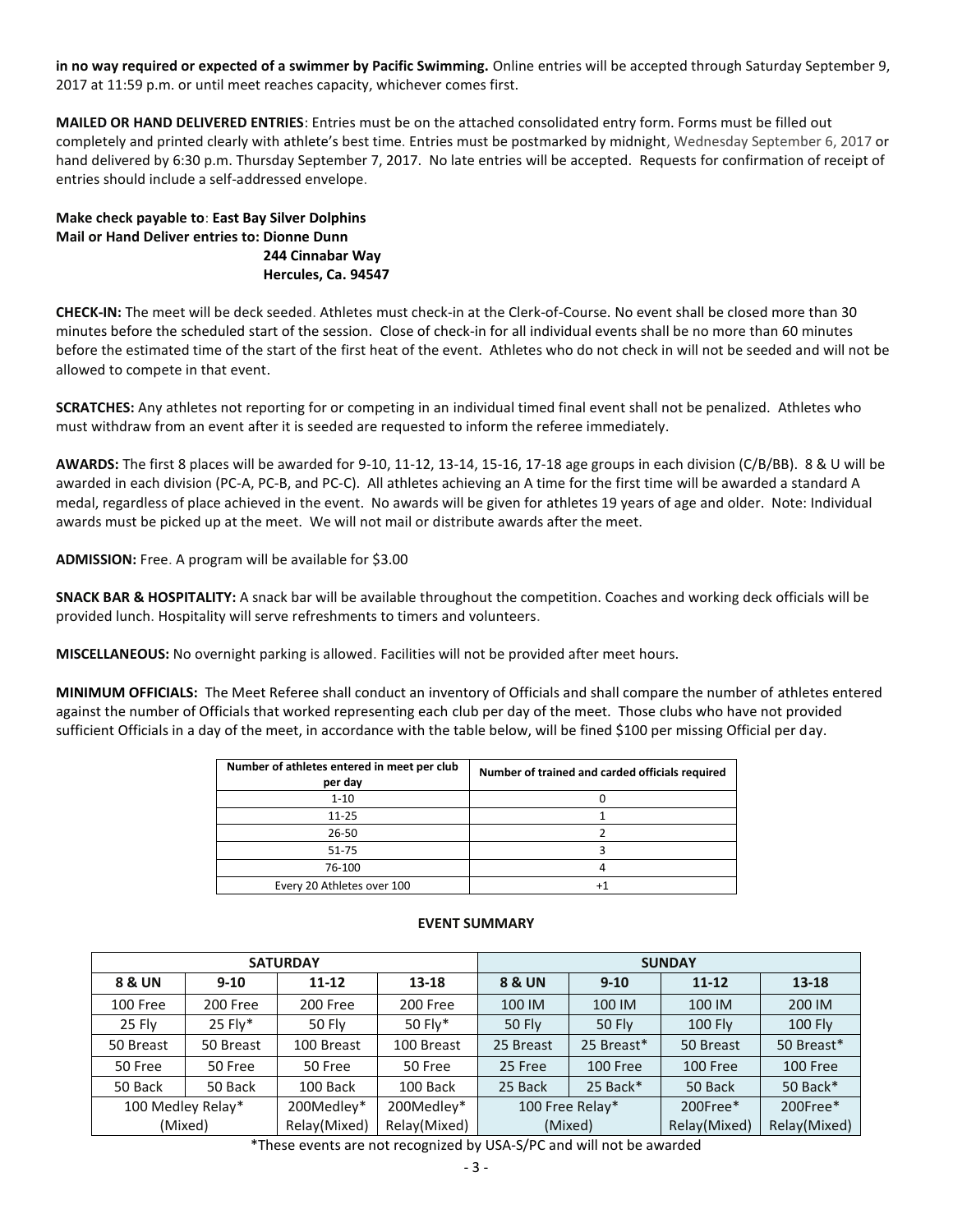|                | Saturday September 16, 2017             |                |
|----------------|-----------------------------------------|----------------|
| <b>EVENT#</b>  | <b>EVENT</b>                            | <b>EVENT#</b>  |
| $\mathbf{1}$   | 15-18 200 Free                          | $\overline{2}$ |
| $\overline{3}$ | 13-14 200 Free                          | $\overline{4}$ |
| 5              | 11-12 200 Free                          | 6              |
| $\overline{7}$ | 9-10 200 Free                           | 8              |
| 9              | 8 & Under 100 Free                      | 10             |
| 11             | 13-18 50 Fly*                           | 12             |
| 13             | 11-12 50 Fly                            | 14             |
| 15             | 9-10 25 Fly*                            | 16             |
| 17             | 8 & Under 25 Fly                        | 18             |
| 19             | 15-18 100 Breast                        | 20             |
| 21             | 13-14 100 Breast                        | 22             |
| 23             | 11-12 100 Breast                        | 24             |
| 25             | 9-10 50 Breast                          | 26             |
| 27             | 8 & Under 50 Breast                     | 28             |
| 29             | 15-18 50 Free                           | 30             |
| 31             | 13-14 50 Free                           | 32             |
| 33             | 11-12 50 Free                           | 34             |
| 35             | 9-10 50 Free                            | 36             |
| 37             | 8 & Under 50 Free                       | 38             |
| 39             | 15-18 100 Back                          | 40             |
| 41             | 13-14 100 Back                          | 42             |
| 43             | 11-12 100 Back                          | 44             |
| 45             | 9-10 50 Back                            | 46             |
| 47             | 8 & Under 50 Back                       | 48             |
| 49             | 10 & Under 100 Medley<br>Relay (Mixed)* |                |
| 50             | 11-12 200 Medley*<br>Relay (Mixed)      |                |
| 51             | 13-18 200 Medley*<br>Relay (Mixed)      |                |

|                         | Saturday September 16, 2017             |                |
|-------------------------|-----------------------------------------|----------------|
| NT#                     | <b>EVENT</b>                            | <b>EVENT#</b>  |
| 1                       | 15-18 200 Free                          | $\overline{2}$ |
| $\overline{\mathbf{3}}$ | 13-14 200 Free                          | $\overline{4}$ |
| $\frac{1}{5}$           | 11-12 200 Free                          | 6              |
| $\overline{7}$          | 9-10 200 Free                           | 8              |
| 9                       | 8 & Under 100 Free                      | 10             |
| $\overline{11}$         | 13-18 50 Fly*                           | 12             |
| L3                      | 11-12 50 Fly                            | 14             |
| L5                      | 9-10 25 Fly*                            | 16             |
| 17                      | 8 & Under 25 Fly                        | 18             |
| L9                      | 15-18 100 Breast                        | 20             |
| $\overline{21}$         | 13-14 100 Breast                        | 22             |
| $^{23}$                 | 11-12 100 Breast                        | 24             |
| 25                      | 9-10 50 Breast                          | 26             |
| 27                      | 8 & Under 50 Breast                     | 28             |
| 29                      | 15-18 50 Free                           | 30             |
| $\overline{31}$         | 13-14 50 Free                           | 32             |
| $\overline{3}$          | 11-12 50 Free                           | 34             |
| 35 <sub>1</sub>         | 9-10 50 Free                            | 36             |
| 37                      | 8 & Under 50 Free                       | 38             |
| 39                      | 15-18 100 Back                          | 40             |
| $\overline{11}$         | 13-14 100 Back                          | 42             |
| 13                      | 11-12 100 Back                          | 44             |
| 15                      | 9-10 50 Back                            | 46             |
| 17                      | 8 & Under 50 Back                       | 48             |
| 19                      | 10 & Under 100 Medley<br>Relay (Mixed)* |                |
| 50                      | 11-12 200 Medley*<br>Relay (Mixed)      |                |

\*These events are not recognized by USA-S/PC and will not be awarded

\*\* **FOR SEEDING PURPOSES,** 9-10 ages **enter your 50 yard time for** that stroke, 13-18 ages **enter your 100 yard time for** that stroke

**Note:** Relays may be "mixed" gender within an age group. A relay may be composed of any combination of female and male athletes, or may be composed of completely of one gender (all female or all male) of athletes.

Relay events are entered by coaches submitting relay cards on the day the relays are due to be swum and not by individuals.

Use the following URL to find the time standards: <http://www.pacswim.org/swim-meet-times/standards>